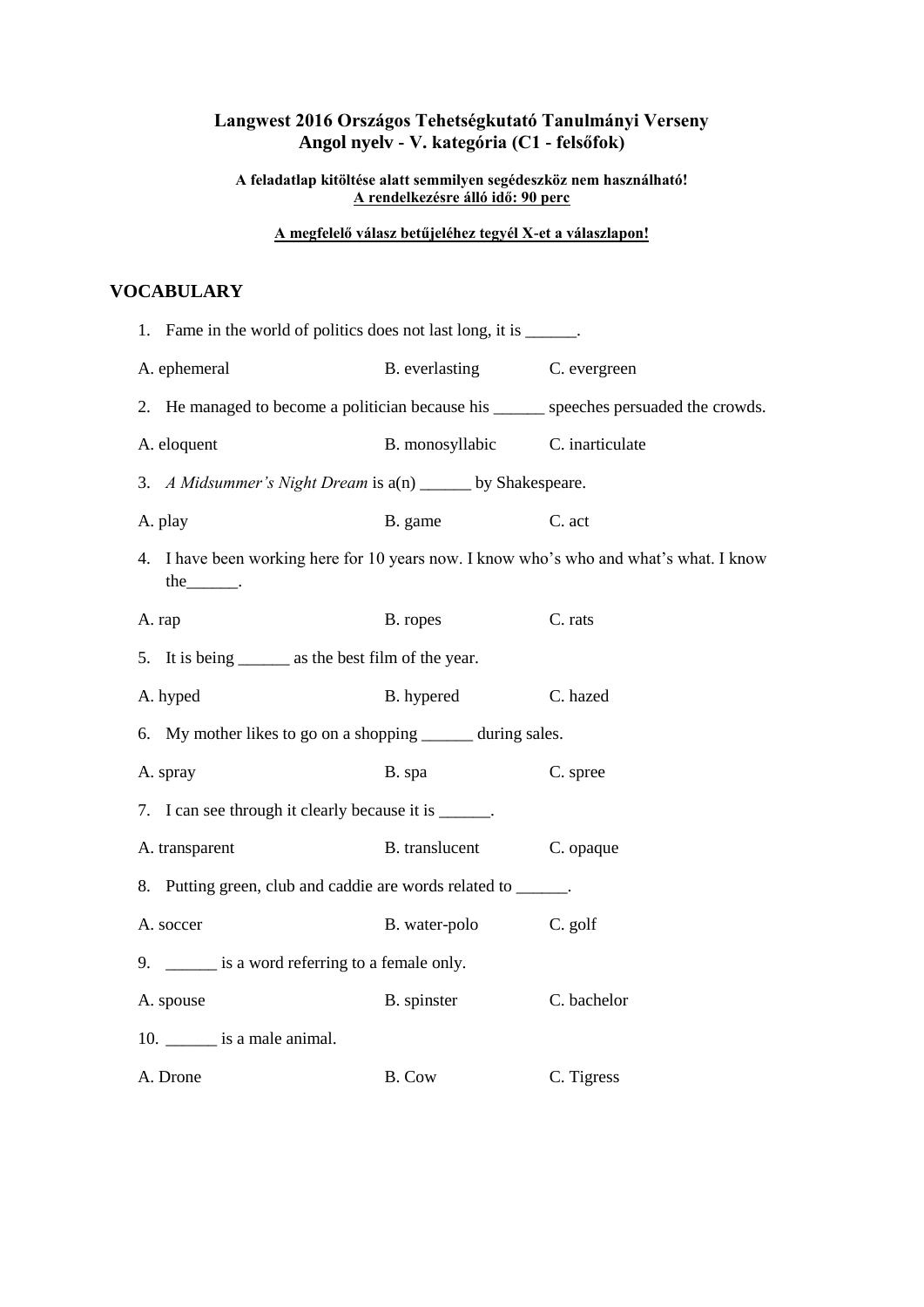### *Will you match the definitions with the words given below.*

### *Definitions*

- 11. currents of air, a game
- 12. habits and customs, social behaviour
- 13. habits, import duties
- 14. hues, regimental flag of a ship
- 15. instrument with a needle that points north, instrument for drawing circles
- 16. kinds of masks, a game
- 17. lodgings, fourth parts
- 18. sights, glasses
- 19. souls, state of mind
- 20. spaces of time, summary

#### *Words*

A colours, B compasses, C customs, D dominoes, E draughts, F manners, G minutes, H quarters, I spectacles, J spirits

## **GRAMMAR**

| 21. The show was ________ on TV yesterday.                                     |                                                |                    |
|--------------------------------------------------------------------------------|------------------------------------------------|--------------------|
| A. broadcasty                                                                  | B. broadcasten                                 | C. broadcast       |
| 22. In his novel feminine quiescence is ______ with masculine exuberance.      |                                                |                    |
| A. interwoven                                                                  | B. interwove                                   | C. interweaved     |
| 23. We should have opened a wine bar. It ______ more profitable.               |                                                |                    |
| A. will be                                                                     | B. had been                                    | C. would have been |
| 24. _____ the history of Hungary more, you wouldn't have received a bad grade. |                                                |                    |
| A. Had you studied                                                             | B. If you would have studied C. If you studied |                    |
| 25. _________ a bear, lie down flat on the ground!                             |                                                |                    |
| A. If you should meet B. If you would meet                                     |                                                | C. If you had met  |
| 26. I have a very good wife. I _______ iron my shirts.                         |                                                |                    |
| A. have never had to                                                           | <b>B</b> . would have to                       | C. ought to        |
| 27. "Oh, what are you doing here in the garage? Why are your hands dirty?"     |                                                |                    |
| "I the car."                                                                   |                                                |                    |
| A. have repaired                                                               | B. have been repairing                         | C. repaired        |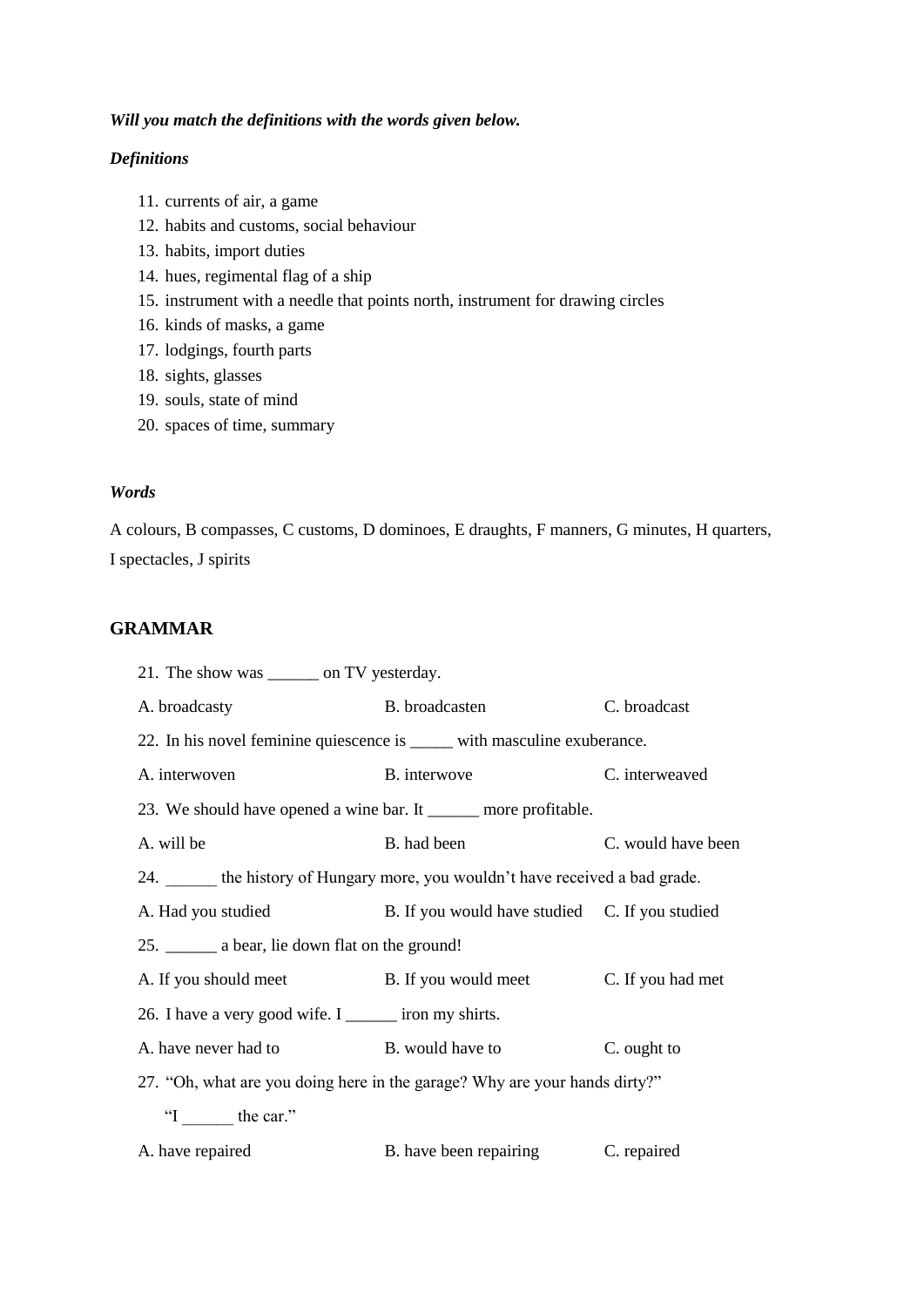| 28. How many times ______?                                       |                     |                    |
|------------------------------------------------------------------|---------------------|--------------------|
| A. do I have to tell you not to do this                          |                     |                    |
| B. do I need to tell you not do this                             |                     |                    |
| C. should I tell you don't do this                               |                     |                    |
| 29. It is important that Harry ______ his homework every day.    |                     |                    |
| A. will do                                                       | B. do               | C. would do        |
| 30. Bill is such a nice boy. I wish he _______ as well.          |                     |                    |
| A. were clever                                                   | B. will be clever   | C. had been clever |
| 31. My English teacher always makes ______.                      |                     |                    |
| A. to me laugh                                                   | B. laugh to me      | C. me laugh        |
| 32. They recommended _________ a cottage in the country.         |                     |                    |
| A. to me buying                                                  | B. me buying        | C. me to buy       |
| 33. We _______ two new furnaces installed in the past ten years. |                     |                    |
| A. had                                                           | B. have had to have | C. got             |
| 34. The refugees attempted ______ the border but failed.         |                     |                    |
| A. that cross                                                    | B. to cross         | C. cross           |
| 35. It's 11 a.m. and I ______ speak with my boss today.          |                     |                    |
| A. haven't been able to                                          | B. couldn't         | C. can't           |
| 36. But for his polite manners, he ________ a wife.              |                     |                    |
| A. would have found                                              |                     |                    |
| B. wouldn't have been able to find                               |                     |                    |
| C. couldn't probably find                                        |                     |                    |
| 37. Look! It's amazing! The elephants ______.                    |                     |                    |
| A. are fed                                                       | B. have fed         | C. are being fed   |
| 38. He isn't in his office. He seems _______ to London.          |                     |                    |
| A. to have been sent                                             | B. to send          | C. to be sending   |
| 39. She is _______ to answer all the questions.                  |                     |                    |
| A. enough clever                                                 | B. clever enough    | C. too clever      |
| 40. Aren't you ashamed being so cruel?                           |                     |                    |
| A. from                                                          | B. with             | C. of              |
| 41. Facts are always worth ______                                |                     |                    |
| A. mentioning                                                    | B. to be mentioned  | C. to mention      |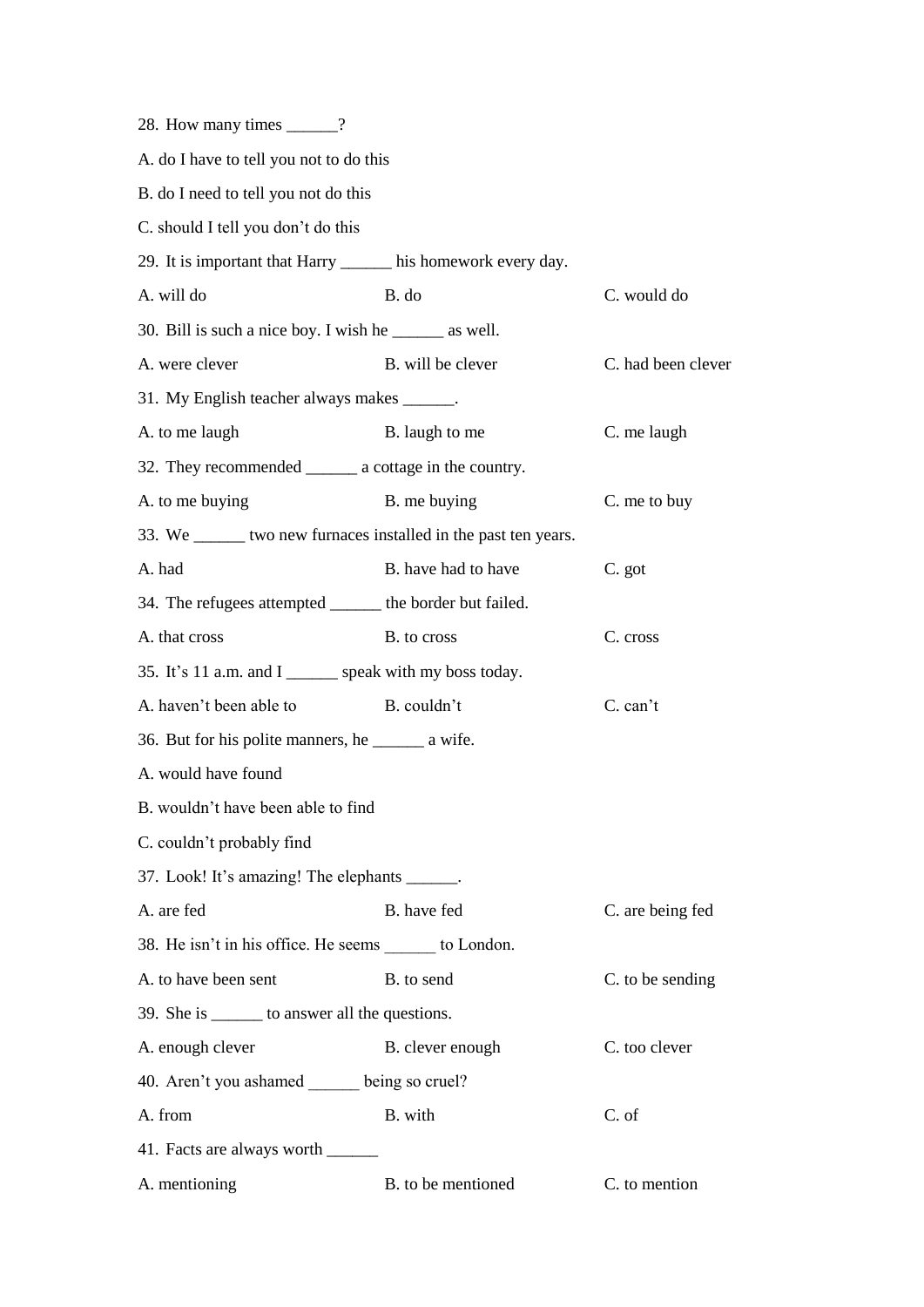| 42. He went on speaking about Hungary's ______ the EU.                       |                    |                          |
|------------------------------------------------------------------------------|--------------------|--------------------------|
| A. join                                                                      | B. joining         | C. to join               |
| 43. This is my $\_\_\_\_\_\_\.\$                                             |                    |                          |
| A. mother's-in-law                                                           | B. mother-in-law's | C. mother-in-laws'       |
| 44. Charles ______ (1812-1870) novels are often grim.                        |                    |                          |
| A. Dickens'                                                                  | B. Dicken's        | C. Dickens's             |
| 45. By next year how long ______ for the company?                            |                    |                          |
| A. will you have been working                                                |                    |                          |
| B. are you going to have been working                                        |                    |                          |
| C. will you be working                                                       |                    |                          |
| 46. This mall _______ for two years now.                                     |                    |                          |
| A. has opened                                                                | B. has been open   | C. has been being opened |
| 47. My favourite museum is _______ Tate in London.                           |                    |                          |
| $A. -$                                                                       | B. the             | C. a                     |
| 48. Horses will be sick if they eat too much, so give him ______ feed.       |                    |                          |
| A. little                                                                    | B. a little        | C. few                   |
| 49. They have just repaired the ______.                                      |                    |                          |
| A. yesterday by the boys broken window                                       |                    |                          |
| B. yesterday broken by the boys window                                       |                    |                          |
| C. window broken by the boys yesterday                                       |                    |                          |
| 50. When my parents were in Gibraltar, they couldn't make themselves ______. |                    |                          |
| A. understand                                                                | B. to understand   | C. understood            |
|                                                                              |                    |                          |

## **SPELLING**

| 51. A. diarrhea        | B. diarrea        | C. diarhea         |
|------------------------|-------------------|--------------------|
| 52. A. abundent        | B. abundant       | C. abendent        |
| 53. A. advantageos     | B. anvantagous    | C. advantageous    |
| 54. A. aggresive       | B. agressive      | C. aggressive      |
| 55. A. croiassant      | B. croissant      | C. croiasant       |
| 56. A. acknowledgement | B. acknowlegment  | C. aknowledgement  |
| 57. A. jealous         | B. jelous         | C. jealos          |
| 58. A. pharmacutical   | B. pharmaceutical | C. pharmaeceutical |
| 59. A. fluoresent      | B. fluorescent    | C. floresent       |
| 60. A. mischievous     | B. mischivous     | C. mishievous      |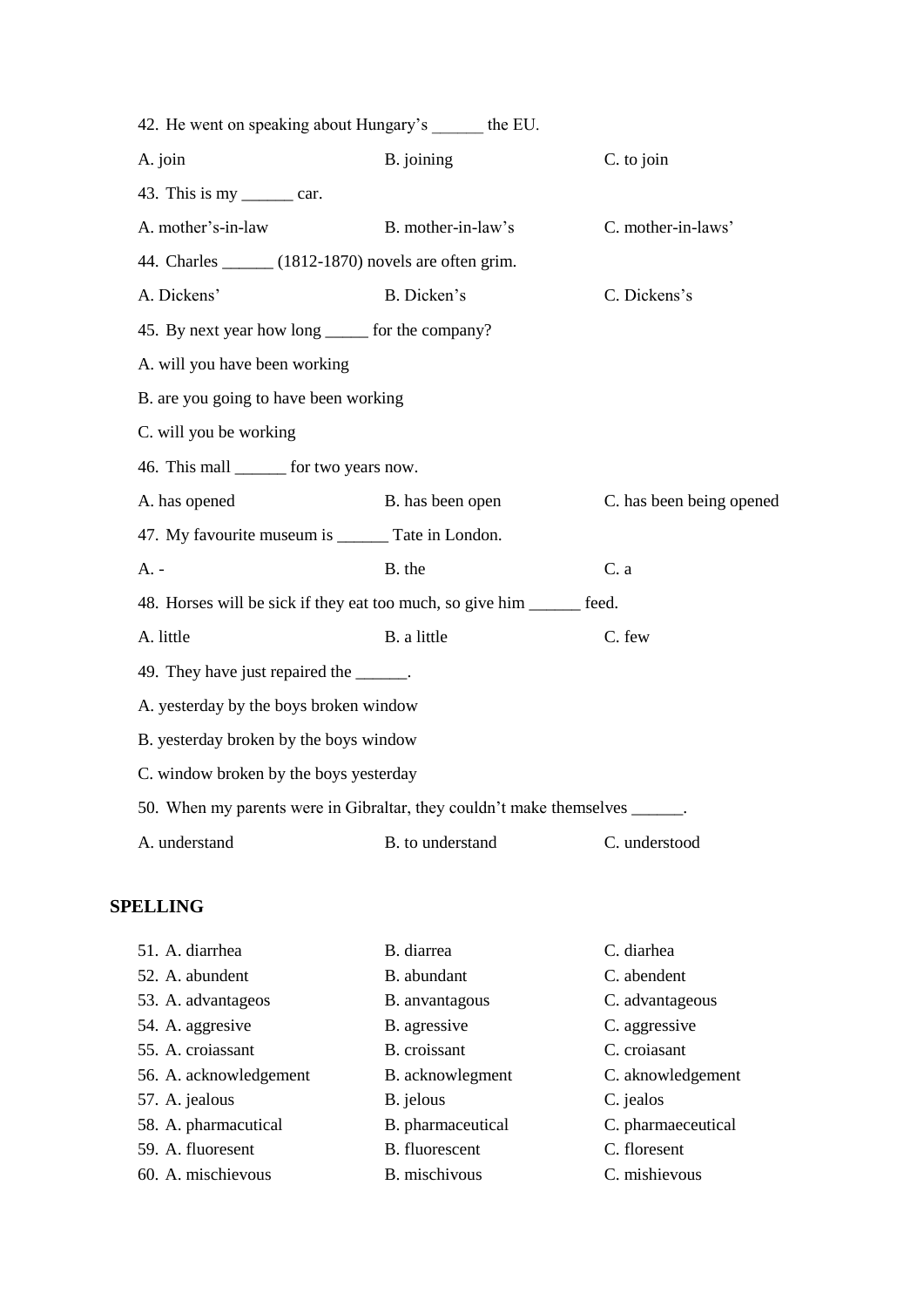### **READING**

Two mysteries  $\overline{61}$  the spiral staircase in the Loretto Chapel: the identity of its builder and the  $\overline{62}$  of its construction.

When the Loretto Chapel was completed in 1878, there was no way to access the choir \_\_\_63\_\_\_ twenty-two feet above. \_\_\_64\_\_\_ were called in to address the problem, but they all concluded access to the loft would have to be \_\_\_65\_\_\_ ladder as a staircase would interfere with the interior space of the small Chapel.

Legend  $\overline{66}$  that to find a solution to the seating problem, the Sisters of the Chapel made a novena to St. Joseph, the \_\_\_67\_\_\_ saint of carpenters. On the ninth and final day of prayer, a man appeared at the Chapel with a donkey and a toolbox looking for work. Months later, the elegant \_\_\_68\_\_\_ staircase was completed, and the carpenter disappeared without pay or thanks. After searching for the man (an ad even ran in the local newspaper) and finding no  $\qquad 69$  of him, some concluded that he was St. Joseph himself, \_\_\_70\_\_\_ in answer to the sisters' prayers.

The stairway's carpenter, whoever he was, built a magnificent structure. The design was innovative for the time and some of the design considerations still  $\overline{71}$  experts today.

The staircase has two 360 degree turns and no \_\_\_72\_\_\_ means of support. Also, it is said that the staircase was built without nails—only wooden  $\qquad$  73 were used. Questions also surround the number of stair risers relative to the height of the choir loft and about the types of wood and other materials used in the stairway's construction.

Over the years many have \_\_\_74\_\_\_ to the Loretto Chapel to see the Miraculous Staircase. The staircase has been the \_\_\_75\_\_\_ of many articles, TV specials, and movies including "Unsolved Mysteries" and the television movie titled "The Staircase."

(Source: http://www.lorettochapel.com/staircase.html)

| 61. A. conquer   | B. surround            | C. subsidise  |
|------------------|------------------------|---------------|
| 62. A. physician | B. physicist           | C. physics    |
| 63. A. loft      | B. lift                | C. left       |
| 64. A. Plumbers  | <b>B.</b> Electricians | C. Carpenters |
| 65. A. beneath   | B. underneath          | C. via        |
| 66. A. tells     | B. says                | C. utters     |
| 67. A. patron    | B. painter             | C. patent     |
| 68. A. circus    | B. circuitry           | C. circular   |
| 69. A. trance    | <b>B.</b> trunk        | C. track      |
| 70. A. came      | B. having come         | C. had come   |
| 71. A. pursue    | B. peruse              | C. perplex    |
| 72. A. visionary | B. viable              | C. vivacious  |
| 73. A. pins      | B. pegs                | C. pens       |
| 74. A. flocked   | B. fled                | C. flung      |
| 75. A. subtitle  | B. submerge            | C. subject    |
|                  |                        |               |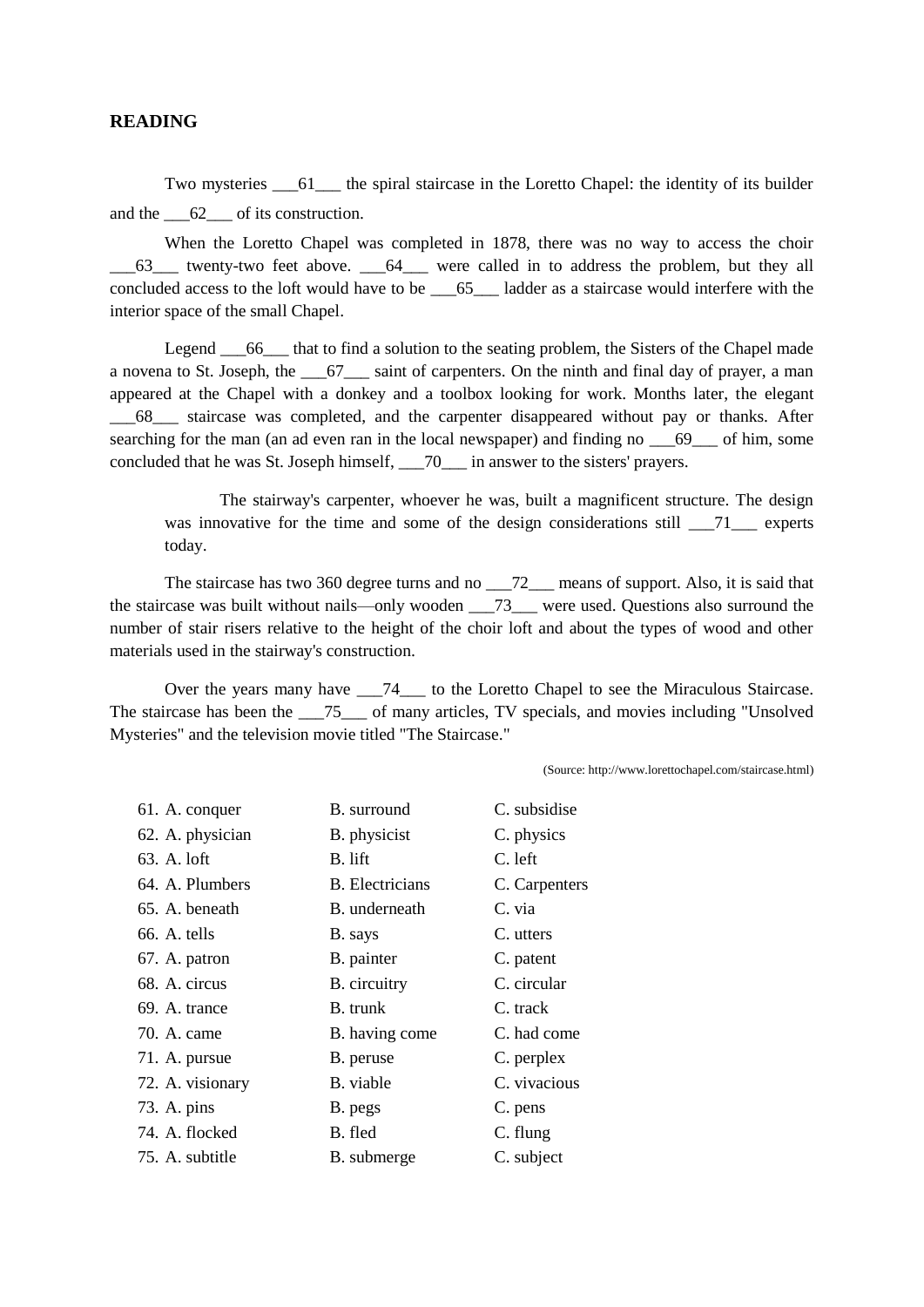## *Sentences from* **TWO** *different conversations have been mixed. Will you put the parts of the two conversations into the correct order.*

*Conversation 1*

A: Dad.

76., 77., 78., 79., 80., 81., 82., 83., 84.

*Conversation 2*

A: That's five. You and me that's seven. We really need another man. Who else could we ask?

85., 86., 87., 88., 89., 90., 91., 92.

- A A: Arthur? No. He's so boring.
- B A: Could I borrow the car on Friday evening please?
- C A: Exactly. He never stops talking.
- D A: I was hoping of going to the coast.
- E A: Look, darling. He just irritates me. I'm sorry, but he's really not my cup of tea.
- F A: Oh, go on Dad. Please. I'll bring it back on Saturday if you like.
- G A: To him, maybe. Not to anybody else. But he's too conceited to realise.
- H A: Well, no. I was thinking of staying away till Sunday actually.
- I B: Conceited? Arthur conceited? I'm really surprised at you, Anna.
- J B: Friday? Well...Where are you thinking of going?
- K B: Just for the evening?
- L B: Oh I don't agree. He's always got lots to talk about.

M B: Over my dead body. You're not staying away even one night with my car.

N B: So in fact you want the car for Friday evening, all day Saturday, and all day Sunday. Well you can forget it. The answer's NO.

- O B: Well, his stories are very interesting:
- P B: What about Arthur?
- Q B: Yes.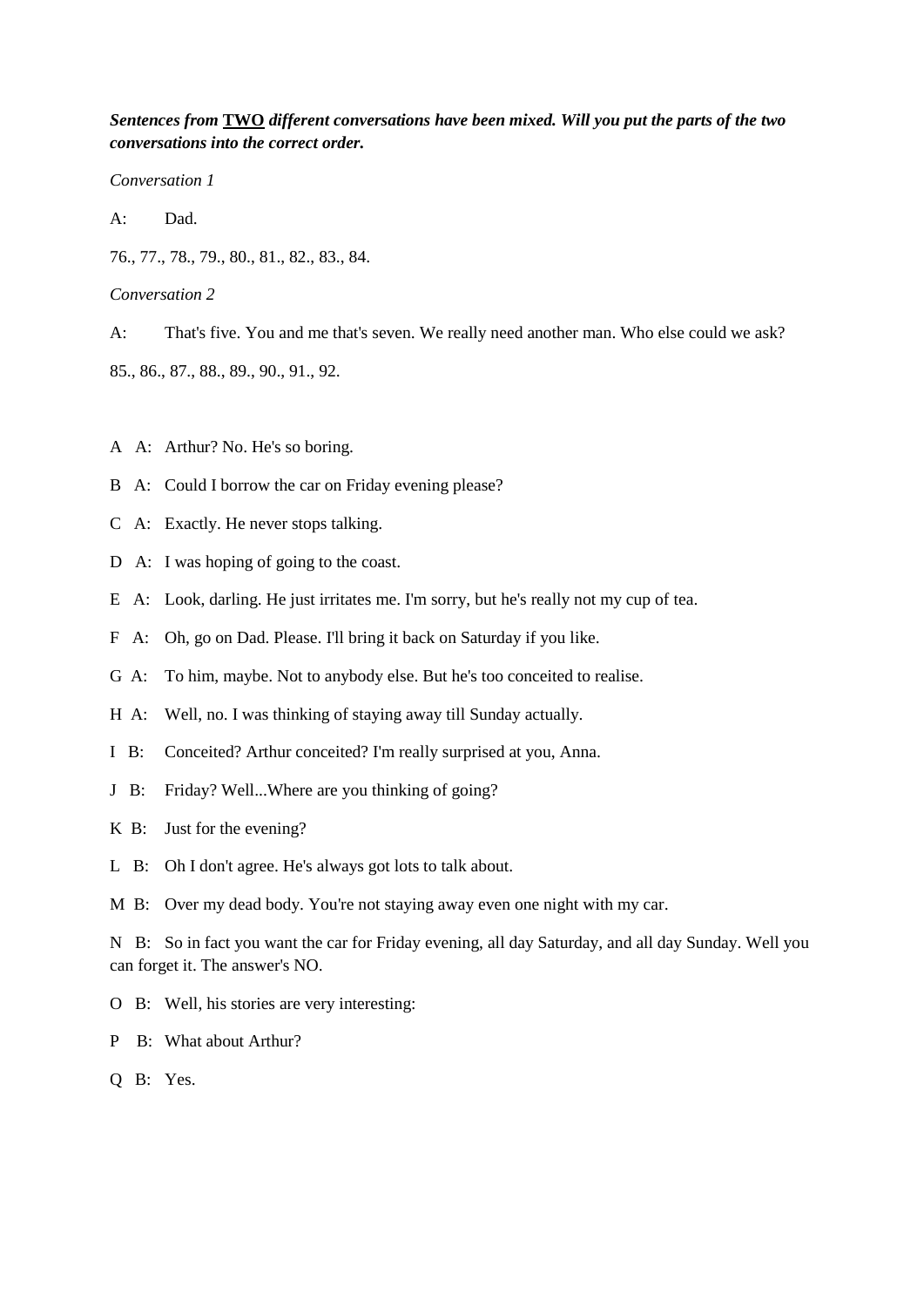#### *Will you fill in the gaps with the best options.*

### *The Island* – a film review

Russian director Pavel Lounguine has got religion, and he lays it out here like a beautifully woven hair shirt. The Island is visually stunning in its bleak, blue-hued austerity, but its storytelling is simplistic. Then again, conviction in such matters is probably a matter of conviction. True believers may be disinclined to demand a great deal in the way of sophistication or answerability from a story of Christian fervor and miraculous redemption. \_\_\_93\_\_\_

Cold is the operative element in The Island.  $94$ . There are two men on board: the heroic, laconic captain, Tikhon, who faces the villainous Germans by lighting a cigarette and awaiting execution with a contemptuous shrug; and the young stoker Anatoly, who falls apart, grovels, and pleads for his life. The Nazis being Nazis, they force Anatoly to do something that will steep the rest of his life in irredeemable guilt. To be fair, they don't expect that to be very long. \_\_\_95\_\_\_.

But Anatoly survives the explosion, survives a night floating in the icy waters of the White Sea, and is discovered in the morning washed up on the frozen shore by monks of a tiny island monastery.

\_\_\_96\_\_\_. Anatoly (now played by former Russian rock star Pyotr Mamanov) is still at the monastery. He is gaunt, balding, rotten-toothed and grimy. He has acquired something of a reputation as a holy man and a mystic. He spends his days muttering prayers, prostrating himself on the cold rocky ground in self-mortification, and gathering coal.  $\qquad$  97  $\qquad$ . These furnaces invoke the image of hell fire, an element Anatoly surely expects to encounter when he finally goes to his reward.

People come out by boat from the mainland to seek his blessing, his counsel, his curative powers. \_\_\_98\_\_\_. Anatoly is also a bit of a prankster, though his pranks are message-driven. He smears coal grease on his door handle to soil the palm and tweak the ego of Brother Job, a proud young monk who doesn't much care for the maverick Anatoly.

\_\_\_99\_\_\_. But for those for whom this parable of crime, punishment, and forgiveness is spiritually profound, the twist of plot will be merely a necessary handmaiden to the arc of redemption.

\_\_\_100\_\_\_. As photographed by Andrey Zhegalov, in hues of blue and grey that barely break the color barrier, this bleak and barren outpost of civilization off the Barents Sea, with its glassy waters and rocky promontories, is ravishingly spare and imbued with a meditative peace.

A He heals the sick, gives stern advice to the troubled, reveals long-hidden secrets, predicts the future, and exorcises demons.

B He lives apart from the monks, in the boiler room, where he stokes the furnace, the same job he performed in the opening scene on the boat.

C Leap ahead three and a half decades.

D Mamonov, the former rock star and cult figure, has put that life behind him and embraced the church.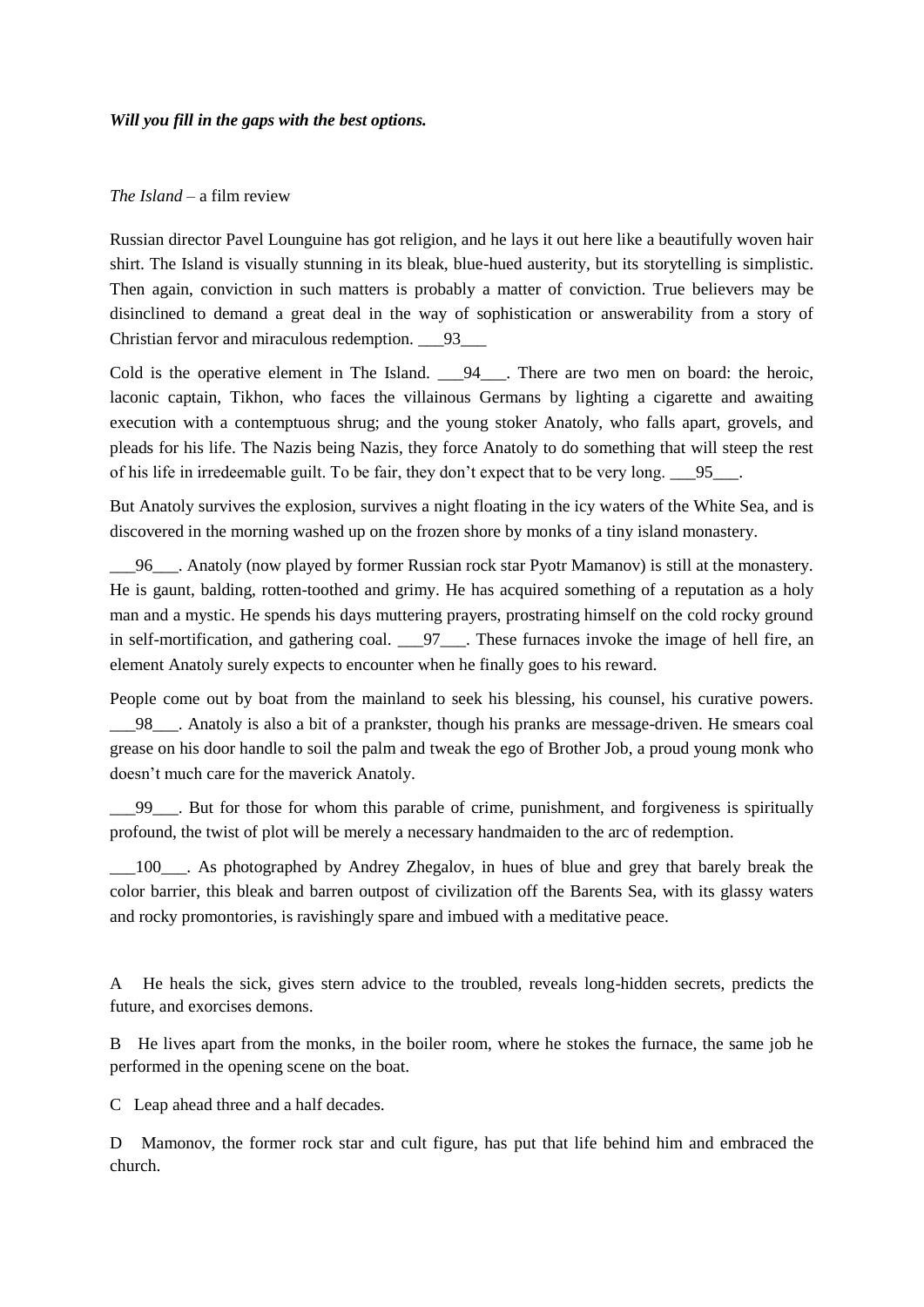E On a cold night in 1942, a Russian boat in the remote White Sea is intercepted by a Nazi patrol.

F Others will find that this story leaves them cold.

G Resolution for Anatoly's tortured conscience is at hand, in a heavy-handed plot twist that ushers in the end game.

- H The deeper pleasure of this movie is its visual magnificence.
- I The Island has an aspect of preaching to the choir.
- J The Island is a labor of personal religious devotion on the part of its makers.
- K They rig his boat with explosives and blow it up, with him on it.

### **PRONUNCIATION**

*Which vowel (magánhangzó) is different for the "ow"?*

| $101.$ A. allow                                               | B. owl | C. crow |
|---------------------------------------------------------------|--------|---------|
| 102. A. tow                                                   | B. mow | C. how  |
| Which frontal consonant (mássalhangzó) has a different sound? |        |         |

103. A. key B. cry C. kite

*Which is the word where "t" is pronounced differently?*

104. A. stroll B. string C. tinsel

*Which is the word that can be pronounced in at least two different ways, and it also has two different meanings?*

| 105. A. raw                                               | B. row | C. brew |
|-----------------------------------------------------------|--------|---------|
| $106.$ A. sow                                             | B. saw | C. sew  |
| Which is the word where you can hear the "w" vowel sound? |        |         |

107. A. queue B. choir C. quay

*At the underlined parts, where can you hear an extra "r" sound?*

108. A. Africa and Asia B. mice and cats C. vase and flowers

*Which bold "b" underlined is silent?*

| 109. A. mo <b>b</b> | B. table | C. de <b>b</b> t |
|---------------------|----------|------------------|
|                     |          |                  |

*Which word has its stress on the first syllable (szótag)?*

110. A. interesting B. enjoyable C. flamboyant